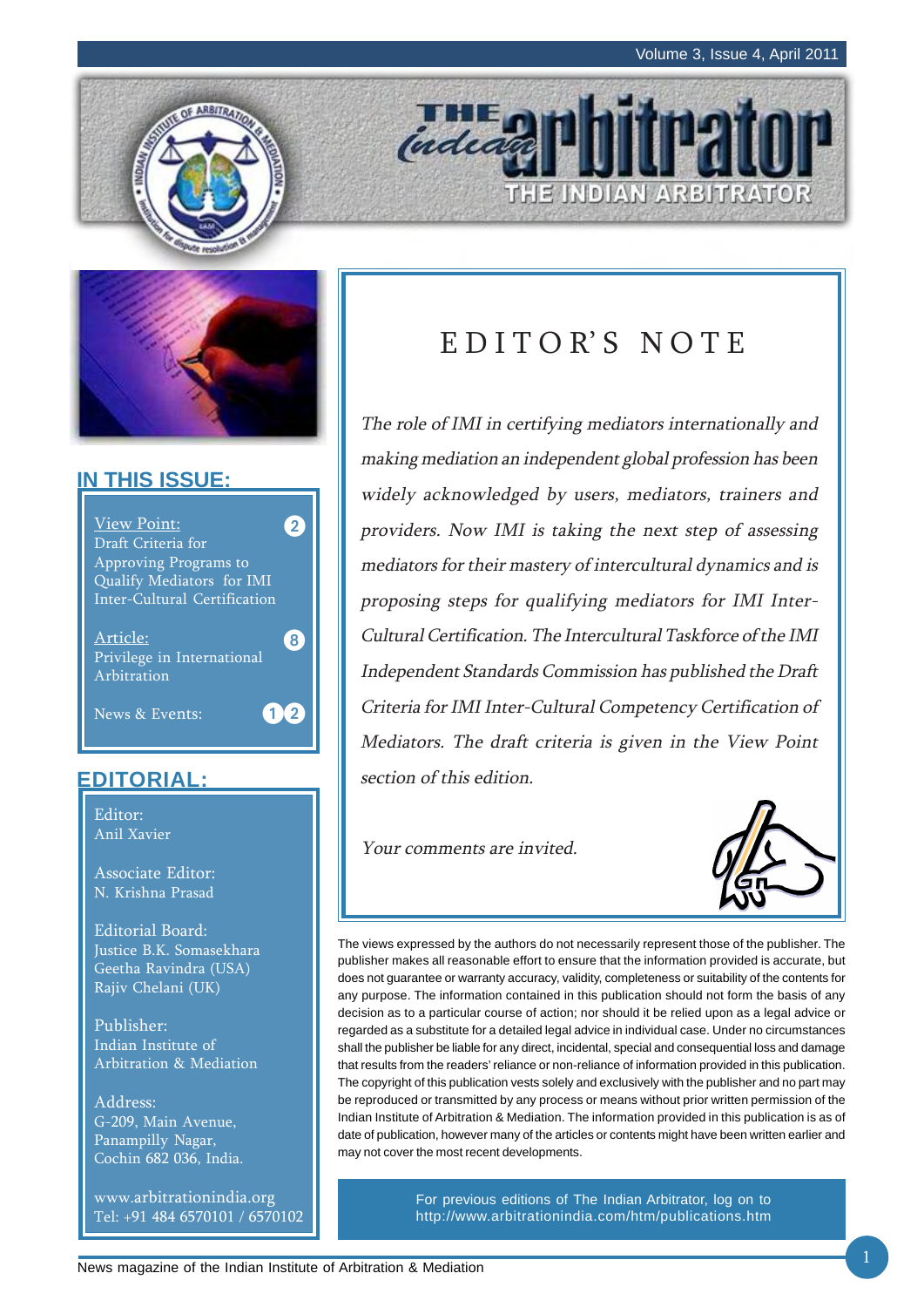

# Draft Criteria for Approving Programs to Qualify Mediators for IMI Inter-Cultural Certification

The Intercultural Taskforce of the IMI Independent Standards Commission (ISC) after a year of meetings and consultation, is publishing for comment Draft Criteria for the planned IMI Inter-Cultural Competency Certification of Mediators. The launch of this new initiative is planned for late 2011 following a public consultation period and testing of the criteria in a pilot program. Comments on the criteria are invited by 30th April 2011 and can be sent to intercultural@IMImediation.org. All comments received will be greatly appreciated and individually acknowledged.

The Intercultural Taskforce of the IMI Independent Standards Commission (ISC)<sup>1</sup> after a year of meetings and consultation, is publishing for comment Draft Criteria for the planned IMI Inter-Cultural Competency Certification of Mediators.

Organisations approved by the ISC as an Inter-Cultural Qualifying Assessment Program (ICQAP) will assess mediators for their mastery of intercultural dynamics and qualify mediators for IMI Inter-Cultural Certification. The launch of this new initiative is planned for late 2011 following a public consultation period and testing of the criteria in a pilot program.

This initiative has attracted much interest and support from users, mediators, trainers and providers and will be presented at the 13th Annual Spring Conference of the ABA Section of Dispute Resolution in Denver in April 2011.

IMI Inter-Cultural Certification is available to any experienced mediator who is qualified by an Inter-Cultural Qualifying Assessment Program (ICQAP) that has been approved by the IMI Independent Standards Commission (ISC), based on meeting the following criteria:

## I. CRITERIA FOR APPROVING INTER-CULTURAL QUALIFYING ASSESSMENT PROGRAMS (ICQAP)

### (Footnote)

<sup>1</sup> The IMI Task Force includes: Hal Abramson, Professor of Law, Touro Law School, New York (USA) and Joanna Kalowski, Mediator and Management Consultant (Australia) as Co-Chairs; Gigi de Groot, Managing Director, Itim International (Cultural and Management Consultants), Stockholm (Sweden\Netherlands); Jeremy Lack, Altenburger (CH), PCZLaw (US), and Quadrant Chambers (UK), Geneva (Switzerland/UK/USA/Israel); Joel Lee, Professor of Law, National University of Singapore (Singapore/New Zealand); Ian Macduff, Professor of Law, Director, Centre for Dispute Resolution, Singapore Management University (New Zealand/ Singapore/ Malaysia); Hannah Tümpel, Manager, Dispute Resolution Services, ICC, Paris (Germany/ France); and Irena Vanenkova, Secretary, IMI, The Hague (Russia), as an Ex Officio Member.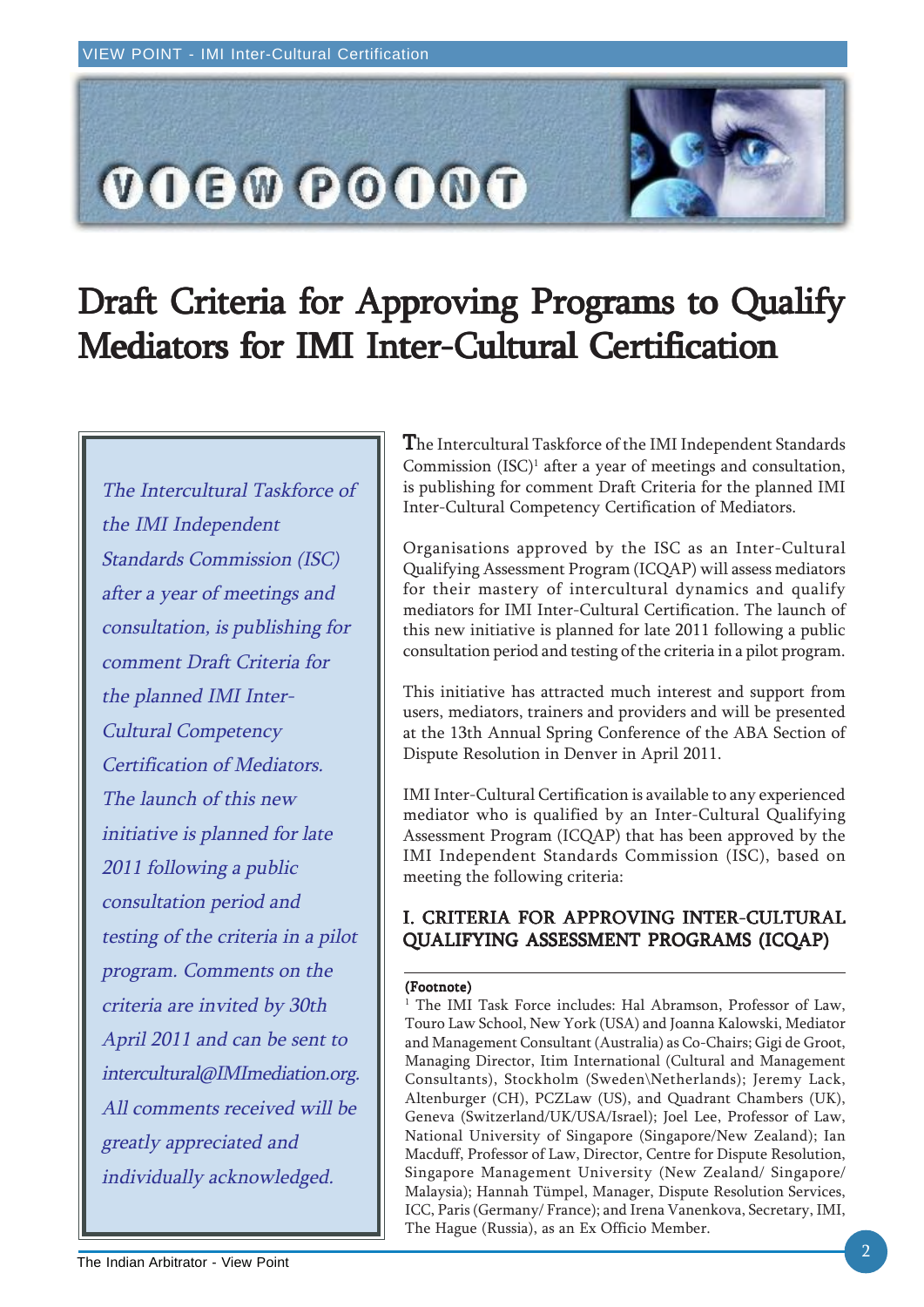

Any ICQAP must meet the following criteria in order to qualify mediators for IMI Inter-Cultural Competency Certification:

1. METHODOLOGY FOR ASSESSMENT. Any QAP that provides Inter-Cultural Certification must implement a performance-based assessment methodology for evaluating whether each candidate's performance meets each of the Substantive Criteria in Section II.

Comment: The assessments may be based on written material, role-play or live action evaluations, other suitable methods, or any combination, and may include videotaped and online assessments such as web dramas, self-assessments, interviews, peer reviews, user feedback and other in-practice skill evaluations.

2. PROGRAM TRANSPARENCY. The benchmarks and criteria applied by QAP must be published and openly accessible on the organization's website.

Comment: Details of all approved programs will be listed on the IMI web portal www.IMImediation.org and will include a direct link to the credentialing organizations' websites.

**3. PROGRAM INTEGRITY.** Each Assessor must have substantial experience in evaluating the performance of mediators. At least one of the Assessors on each Program must be independent of the ICQAP training faculty for Inter-Cultural Certification.

4. COMMITMENT TO DIVERSITY. The ICOAP must be accessible on an equal basis to experienced mediators regardless of their professional affiliations, gender, race, ethnicity, age, religion, sexual orientation or other personal characterization.

## II. SUBSTANTIVE CRITERIA

Any Program that qualifies for IMI Inter-Cultural Certification must meet these minimum substantive criteria when teaching mediators inter-cultural abilities:

## A. THEORY

### 1. CULTURAL FRAMEWORK. Ability to understand and apply at least one credible theory and approach to cultural dimensions as a means to reach cultural competence. The theory and approach shall include an appreciation of similarities and differences among cultures.

#### Comments:

a. Any selected framework should consider how to use cultural dimensions while avoiding stereotyping when setting up and participating in mediations. Although there are many recognized and respected theories, the goal is not to learn comparative theories about culture or even a particular theory. The goal is to reach a level of cultural competence by means of the selected theory, as applied in each of these other criteria.



A lady lost her handbag in the bustle of shopping. It was found by an honest little boy and returned to her. Looking in her purse, she commented: "Hmmm... That's funny. When I lost my bag there was a \$20 bill in it. Now there are 20 \$1 bills."

The boy quickly replied: "That's right, lady. The last time I found a lady's purse, she didn't have any change for a reward."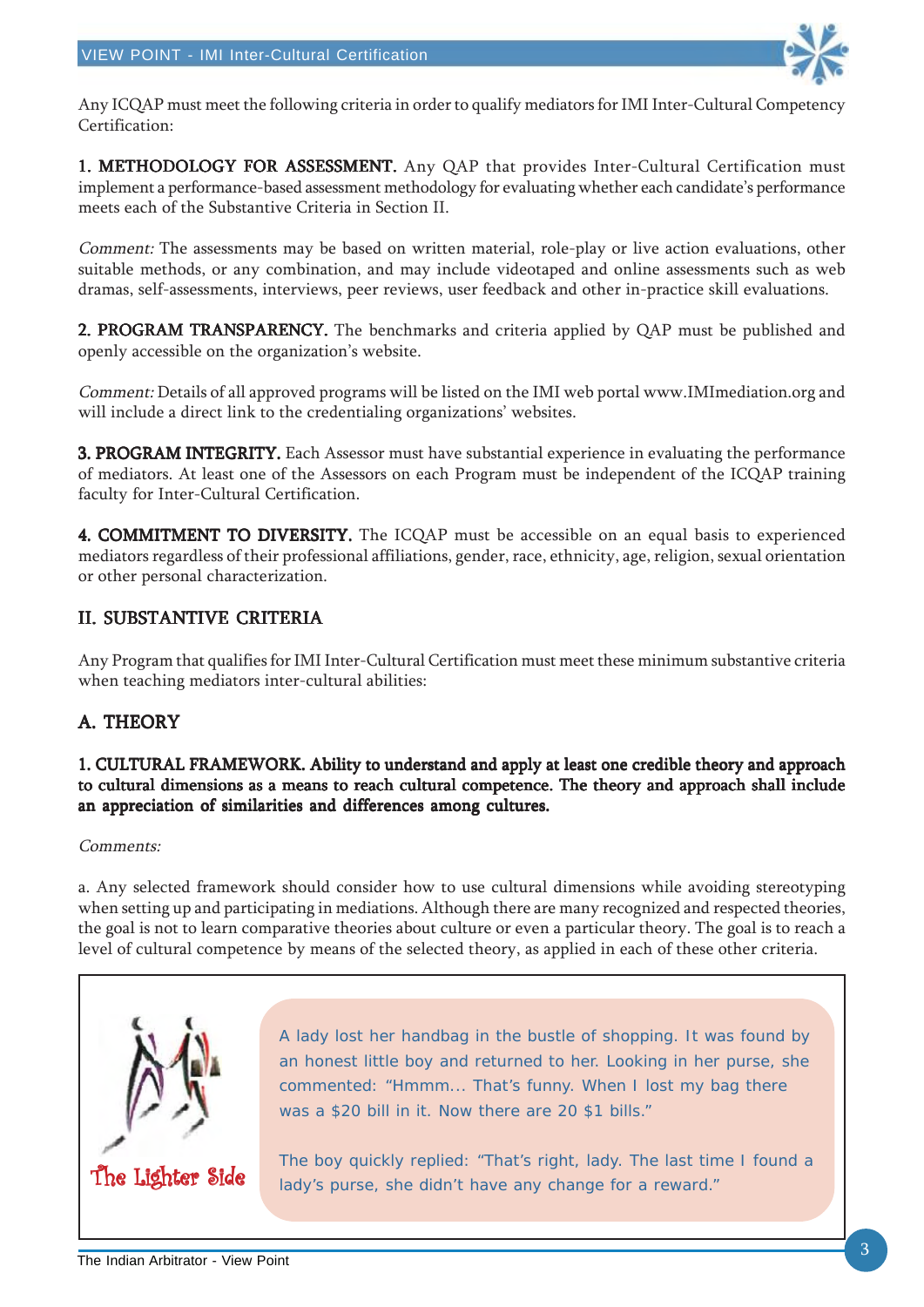

b. Understanding culturally shaped norms and expectations can help explain parties' different perspectives and the impasses these perspectives can create. However, it is important to avoid using culture as an overly inclusive concept to try to explain all differences that parties manifest. Mediators should strive to apply their understanding of culture as an explanatory tool to specific, justifiable circumstances.

c. Any discussion of culture needs to consider how the concepts of "conflict", "resolution", "mediation" and "process" can have different meanings in different cultures.

## B. SKILLS to LEARN

#### 2. SELF-AWARENESS. Ability to recognise one's own cultural values and their possible effect on one's view of the mediation.

#### Comments:

a. Mediators should be conscious of their own culturally influenced practices including how culture forms the lens through which they view and interpret the behaviour of others.

b. Mediators should be aware of how their culturally shaped behaviour might be viewed and interpreted by participants.

c. Mediators should learn to recognize signs of their own surprise, discomfort, or cognitive dissonance when facing cultural differences, and develop adaptive strategies for reestablishing balance, coping with cultural ambiguities, and managing unfamiliar or contrary practices.

#### 3. MULTIPLE CULTURAL PERSPECTIVES. Ability to recognise each participant's culturally shaped perspectives of behaviours or events. Ability to understand and appreciate participants' complementary and opposing cultural perspectives. Ability to manage the inevitable ambiguities and mistakes that can emerge when dealing with multiple cultural perspectives.

#### Comments:

a. Mediators should understand participants' possible perceptions of the behaviour of the mediator, the behaviour of each other, and procedural issues and subject matter.

b. Mediators should not react negatively when faced with different ways of doing things, unless the behaviour violates the mediator's fundamental personal values.

c. When working with multiple cultural perspectives, mediators should learn to deal with uncertainty, ambiguous information or circumstances, unintentional mistakes (e.g. cultural clumsiness), and possibly unconscious biases of participants.

d. Mediators should consider the best style and process for dealing with issues related to multiple perspectives, including whether to address them in caucuses or joint sessions or directly or indirectly with the participants.

e. When managing multiple cultural perspectives, mediators should consider how and whether to co-mediate with neutrals from other cultures or involve interpreters as cultural consultants when preparing for and participating in mediations.

> It's not what we eat but what we digest that makes us strong; not what we gain but what we save that makes us rich; not what we read but what we remember that makes us learned and not what we profess but what we practice that gives us integrity. ~ Francis Bacon Sr. ~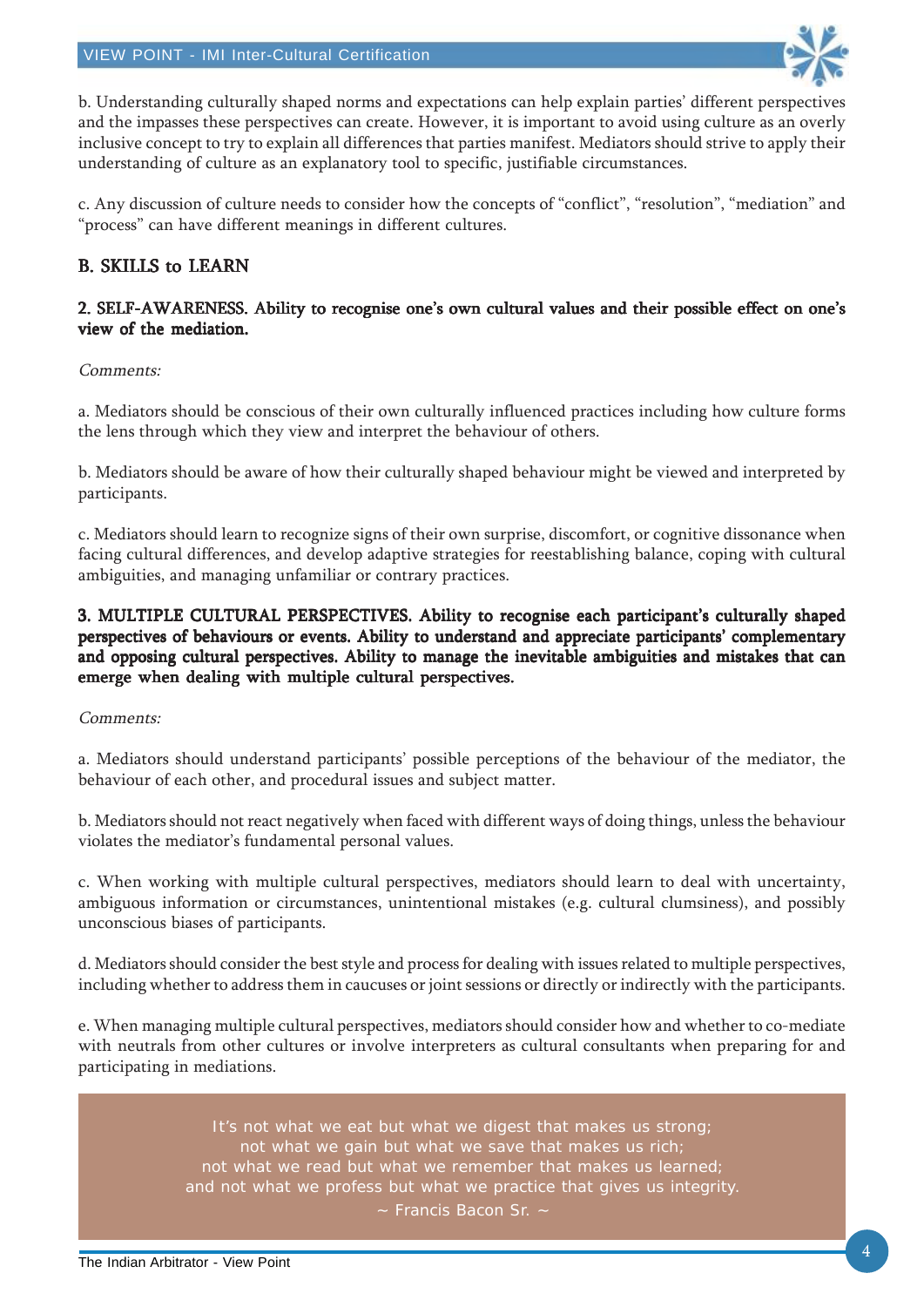

4. COMMUNICATION SKILLS. Ability to adjust one's own communication style to the needs of participants from other cultures, and to help participants communicate optimally with each other, including establishing suitable processes to facilitate communications.

#### Comments:

a. Mediators should be able to employ suitable inter-cultural communication skills when interacting with participants as well as with co-mediators from other cultures. For example, under one theory, the communication style suitable for mediators may involve pinpointing a point on the direct-indirect communication continuum, a point that can be influenced by a number of other cultural parameters such as the power distance index and relationship orientation of the participants or co-mediators.

b. Mediators need to check for compatible communication styles among the participants and know how to assist participants with communicating despite incompatible communication styles.

c. Mediators should be able to assist participants in understanding how information can be perceived and conveyed in different ways across cultures.

d. Mediators may need to help participants adjust the way they communicate with each other based on such parameters as the participants' comfort displaying emotion, their ability to empathize or understand others' perspectives, their comfort with face-to-face discussion of sensitive subject-matter, and their preference to pursue delicate matters through indirection (e.g in order to avoid loss of face).

e. Mediators need to learn to assess if, when, and how to use caucuses with participants to facilitate communications.

#### 5. DIAGNOSTIC and INTERVENTION TOOLS. Ability to identify salient cultural issues and design sensitive interventions.

#### Comments:

a. Mediators should learn to recognize and test for any culturally shaped interests, impediments and information-gathering issues. They also should learn skills to help participants address interests, overcome any impediments, and resolve any information-gathering issues, including facilitating an optimal exchange of information among parties with different communication styles and approaches to sharing information.

b. Mediators' understanding of interests should include the possibility of wider interests at stake than only those of the participants at the table, including those of other constituents (e.g., family members, elders, communities, and tribunals). This assessment also should consider whether there may be impediments due to differences related to the participants' conflicting sense of status or needs for procedural certainty, autonomy, fairness, or relatedness.



## **Are you interested to promote Mediation Clinics?**



Indian Institute of Arbitration & Mediation welcomes you to take part in an exiting attempt of social transition to make our world a safe, sustainable, peaceful and prosperous place to live. Make an important contribution by adopting or supporting Community Mediation Clinics in India.

**For details visit www.communitymediation.in**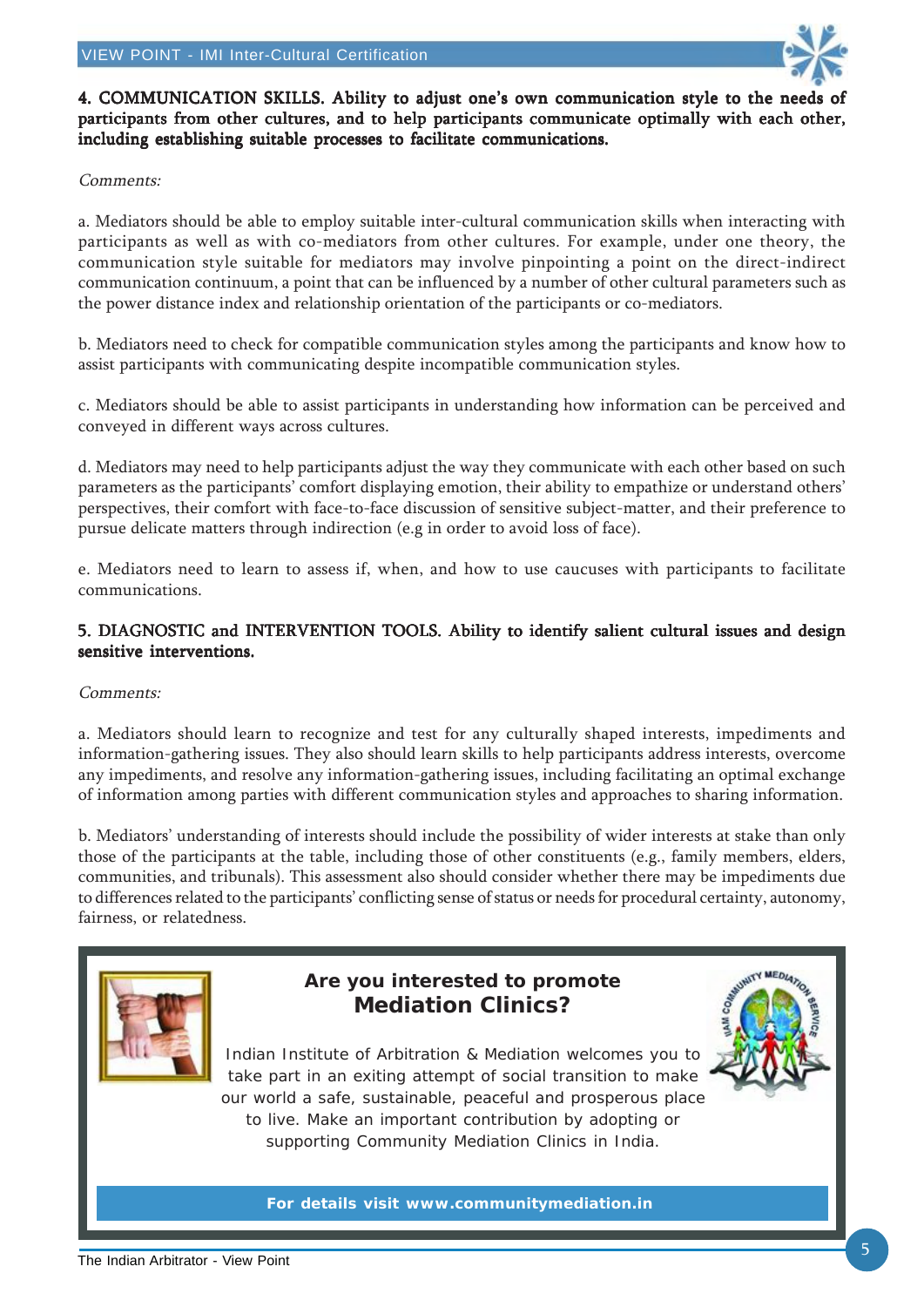

## C. APPLICATION of SKILLS

### 6. PREPARATION. Ability to research culture of the participants, formulate a culturally suitable process, and design sensitive interventions.

#### Comments:

a. Mediators should prepare by trying to learn about the culture and traditions of each participant and by figuring out what process may work best for these participants given their cultural predilections. When preparing, mediators may need to design sensitive interventions to help parties meet culturally influenced interests, overcome any culturally shaped impediments, and facilitate inter-cultural communications. The aim of this preparation is to construct hypotheses for how best to proceed given what a mediator may know about the participants and to prepare to test these hypotheses as the mediation gets underway.

b. Mediators should be flexible and open to reassessing and modifying their preferences for procedures and interventions, as illustrated by the following examples:

- o Whether to convene a pre-mediation meeting with one party, both parties, or only the representatives of the parties;
- o Whether to request prior submissions and the type of submissions that may be helpful;
- o Where the mediation should take place, who should attend, and what venue, food, external resources, social activities or welcoming rituals to arrange.
- o Whether to work with the parties to design a procedure to meet any needs for mutual respect, autonomy, affiliation, certainty, or procedural fairness, in which status and roles are understood (e.g. seating and forms of address);
- o Whether to help participants avoid cultural norms that may be deemed politically or culturally incorrect by others, as well as avoid being manipulated by cultural norms;
- o How participants or their representatives should communicate with one another prior to and during a mediation including resolving the role of the mediator, the need for co-mediators or interpreters, who should speak or write, and how time should be allocated;
- o How proposals might be presented (e.g., in some cultures, parties may not be comfortable presenting options because they are not clear what is expected, need more guidance, and do not want to do so because they may appear weak, lose face, or lose respect of others).
- o Whether, when and how to provide for evaluative feedback.

c. Mediators may need to become more or less directive or facilitative at times on procedural issues, depending on the needs of the participants.

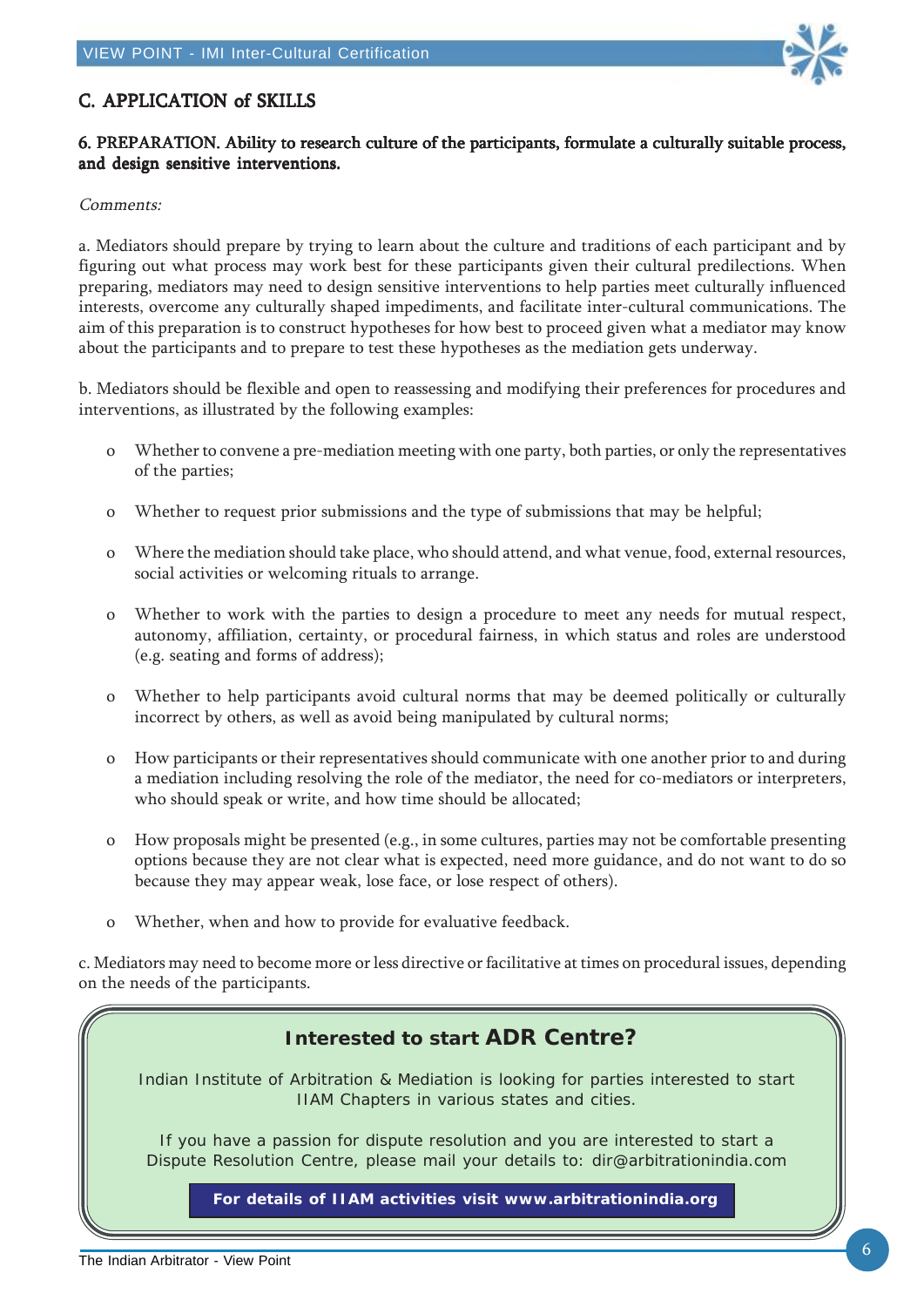

### 7. MONITORING PROGRESS. Ability to help participants take stock of what they have achieved as the mediation progresses, where they wish to be headed, and what they expect at the end.

#### Comment:

Although monitoring progress is important in all mediations, this task requires special attention in intercultural mediations where signposts of progress may be less evident. Even though the mediator and the participants may feel they are advancing well, each individual may think they are heading in a direction whose outcome may be culturally influenced and different. In order to provide a check and elicit the range of different understandings, mediators should be able to assess the extent to which participants expectations are aligned, can be reconciled, or can be respected.

#### 8. OUTCOMES AND CLOSURE. Ability to help participants set parameters for a final work product or action items, so that the participants can feel they have reached satisfactory closure.

#### Comment:

Conflicts underlying a mediation are seldom ended by only an oral agreement, nor are they always ended when there has been a signed agreement. In inter-cultural disputes, mediators should be aware of additional procedural or ceremonial steps that may be necessary to enable participants to feel that they can bring closure to the conflict. At times, participants may need to be reassured that their outcome will be honoured, such as by a court or tribunal ratifying an agreement, converting the agreement to a consent award, or following some other ritual or tradition.

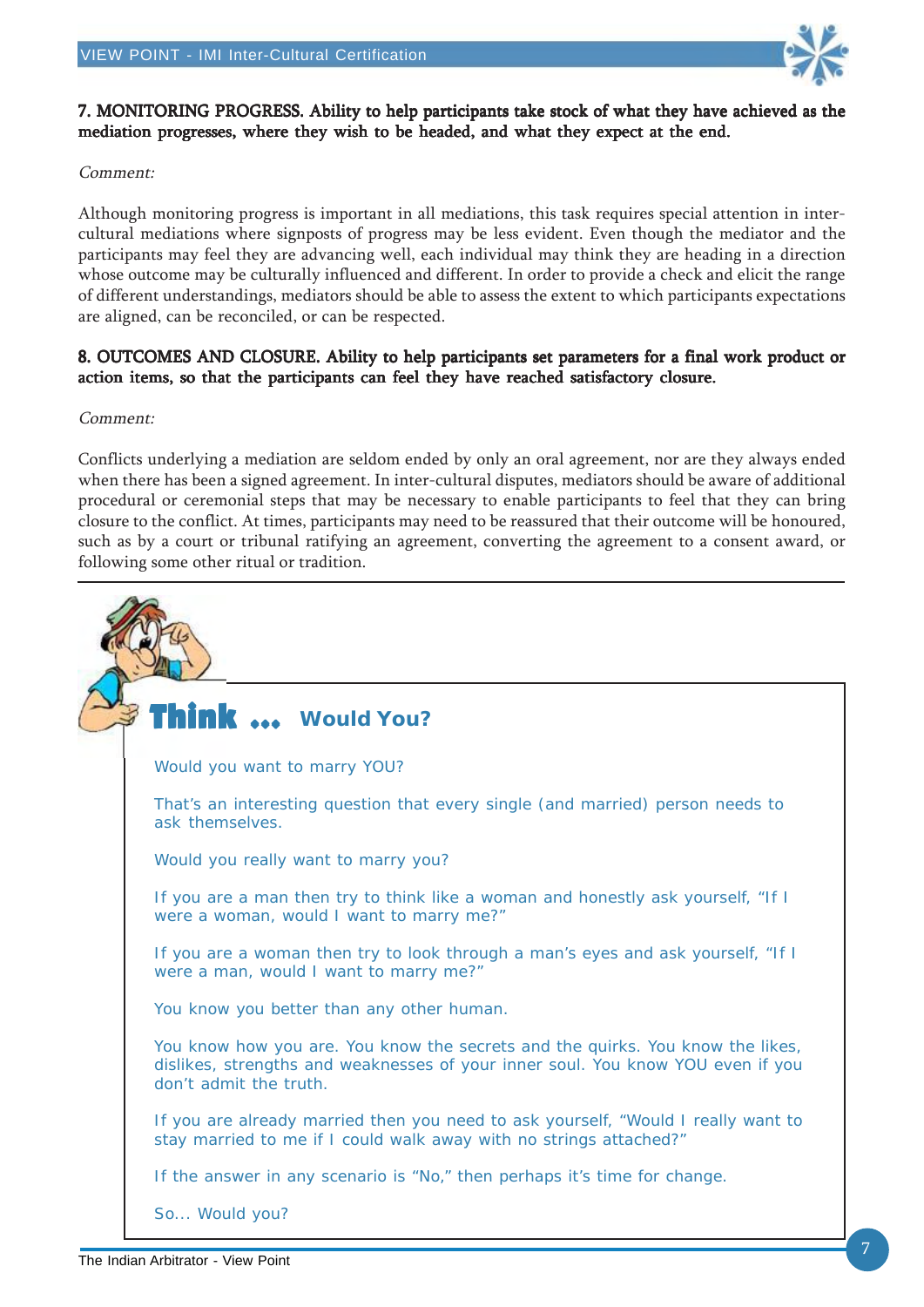

## Privilege in International Arbitration Privilege in International Arbitration : JANE PLAYER - CLAIRE MOREL DE WESTGAVER

Issues of privilege often arise in international arbitration and yet the predictable outcome lacks certainty. In the absence of an agreement by the parties, whether in the form of a reference to arbitration rules or a specific consensus, questions as to whether materials are protected by privilege remain at the discretion of the Tribunal. Given the disparity in privilege regimes, there is a real risk inherent in discrepancies between the parties' expectations at the time of the communication and what is subsequently deemed privileged by an arbitral panel. This practical note aims to identify the areas which may need to be considered at an early stage in the relationship and to explore solutions extracted from common international arbitration practice.

## Availability of privilege in international arbitration

Like all arbitration regimes worldwide, the Arbitration Act 1996 ("Act") is silent on the existence and treatment of issues of privilege. Section 34 only provides that subject to the right of the parties to agree, the tribunal shall decide all procedural and evidential matters including "whether any and if so which documents or classes of documents should be disclosed between and produced by the parties and at what stage" and "whether any and if so what questions should be put to and answered by the respective parties and when and in what form this should be done". Under the terms of Section 34, unless the parties reach an agreement, tribunals have full discretion to decide all issues of privilege including its availability in arbitral proceedings.

As a result, parties intending to resist claims of privilege might try to argue that by entering into an arbitration agreement, parties have waived their right to privilege or that privilege is a matter of procedure only and therefore only applies in the context of litigation and not in international arbitration. However, parties running these arguments are unlikely to convince experienced arbitrators. Section 43(4) of the Act suggests that tribunals should give effect to privilege assertions. This provision states that "a person shall not be compelled by virtue of this section to produce any document or other material evidence which he could not be compelled to produce in legal proceedings." While Section 43(4) concerns the assistance of the court in relation to oral testimony and production of documents by witnesses rather than by parties, one may argue that its rule ought to be applied equally to parties. More importantly, as a matter of practice it is usually accepted that privilege is available in arbitral proceedings and that an agreement to arbitrate does not amount to a waiver of the right to claim privilege.

#### Arbitration rules

Most of the leading arbitration rules, such as the arbitration rules of the LCIA, ICC, SCC and WIPO do not provide guidance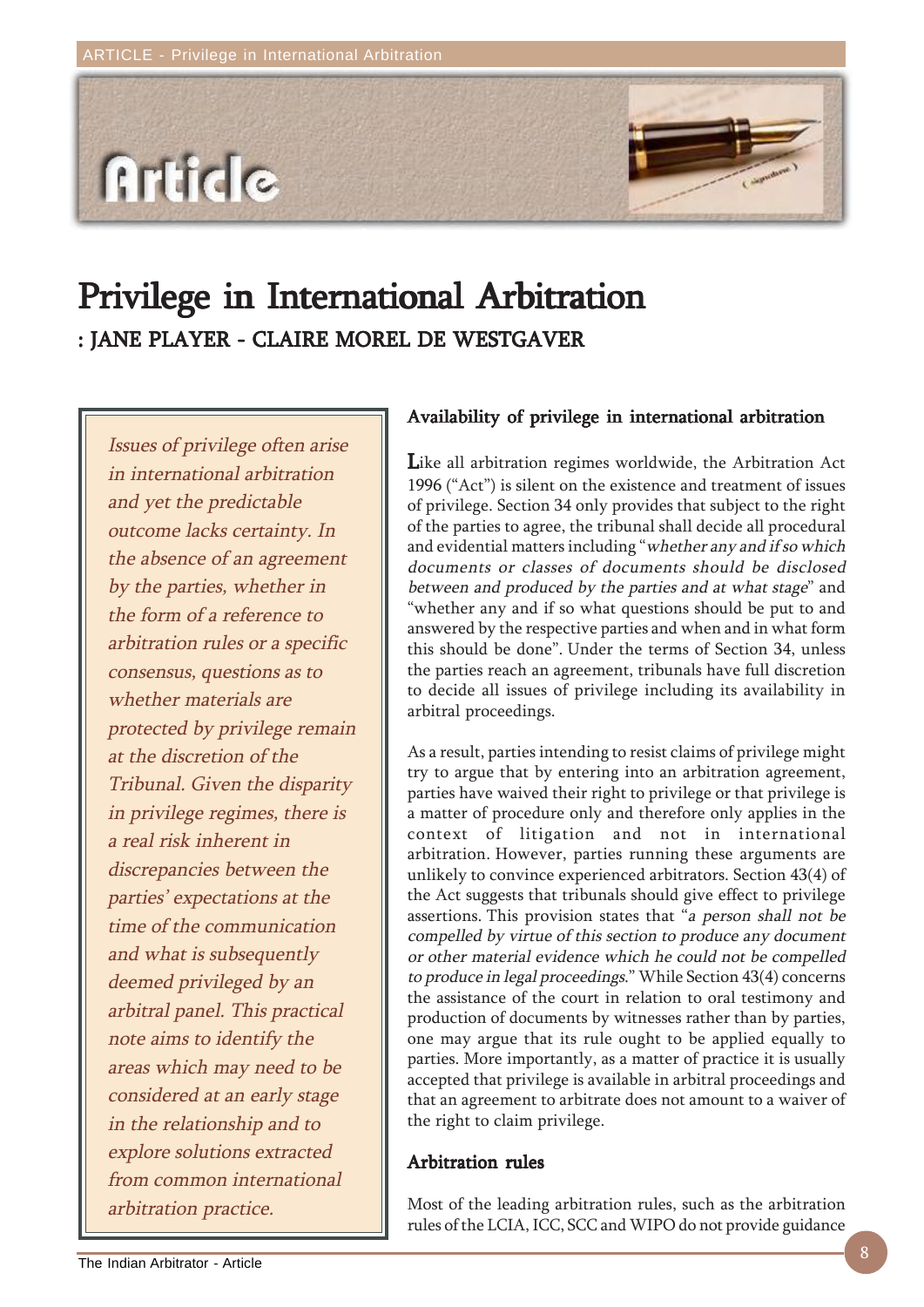

on privilege. As a result, unless they can reach an agreement, parties are left in the hands of the tribunal. A few sets of rules do make reference to privilege and in particular, legal professional privilege.

The International Arbitration Rules of the International Centre for Dispute Resolution (ICDR Rules) provide in their Article 20(6) that the tribunal "shall take into account applicable principles of legal privilege, such as those involving the confidentiality of communication between a lawyer and a client". Similarly, Rule 12.2 of the International Institute for Conflict Prevention and Resolution Rules for Non-Administered Arbitration states that: "[t]he Tribunal is not required to apply the rules of evidence used in judicial proceedings, provided, however that the Tribunal shall apply the lawyer-client privilege and the work product immunity. The Tribunal shall determine the applicability of any privilege or immunity and the admissibility, relevance, materiality and weight of the evidence offered." Finally, Article 38 of the Zurich Rules of Arbitration states inter alia that: "a witness may…refuse testimony which would infringe official or professional secrecy protected by criminal law, unless the witness has been freed of its secrecy obligations". The traditionally restricted disclosure and the nature of privilege in civil law jurisdictions may explain the slightly more limited scope of this last provision.

Moreover, Article 9(2)(b) of the IBA Rules on the Taking of Evidence in International Commercial Arbitration ("IBA Rules on Evidence") – which are now commonly used as guidelines by international tribunals – states that arbitrators shall, at the request of a party or on their own motion, exclude from evidence or production any document, statement or oral testimony or inspection for any of the listed reasons, which include "legal impediment or privilege under the legal or ethical rules determined by the tribunal to be applicable". The same list further includes grounds such as commercial or technical confidentiality as well as special political or institutional sensitivity, particularly relevant in Bilateral Investment Treaty arbitrations. If agreed upon, Article 9(2) should alleviate the concerns of parties engaged in arbitral proceedings at least with regard to their ability to claim good faith privilege assertions with a view to resist disclosure of documents or information.

### Law governing privilege and the tribunal's discretion

In practice, in instances where privilege claimed is recognised under all the relevant legal systems, arbitrators might not be required to determine the law applicable to privilege assertions. However, considerations pertaining to conflict of law issues may prove inevitable for parties coming from divergent legal cultures; not least because rules as to the existence, nature and scope of privilege as well as exceptions and waiver vary considerably from one jurisdiction to another. By way of example, while generally considered as a rule of disclosure or evidence in common law countries, the lawyer-client privilege in contrast may be treated as a professional conduct duty or "professional secret" in civil law countries. Equally, depending on the jurisdiction, privilege may or may not cover communications between an in-house counsel and the client. Without prejudice communications and settlement discussions can also be treated very differently depending on the relevant legal system.

Interested to contribute Articles?

We would like to have your contributions. Articles should be in English. Please take care that quotations, references and footnotes are accurate and complete. Submissions may be made to the Journals Division, Indian Institute of Arbitration & Mediation, G-209, Main Avenue, Panampilly Nagar, Cochin - 682 036 or editor@arbitrationindia.com.

Publication of the Article will be the discretion of IIAM and submissions made indicates that the author consents, in the event of publication, to automatically transfer this one time use to publish the copyrighted material to the publisher of the IIAM Journal.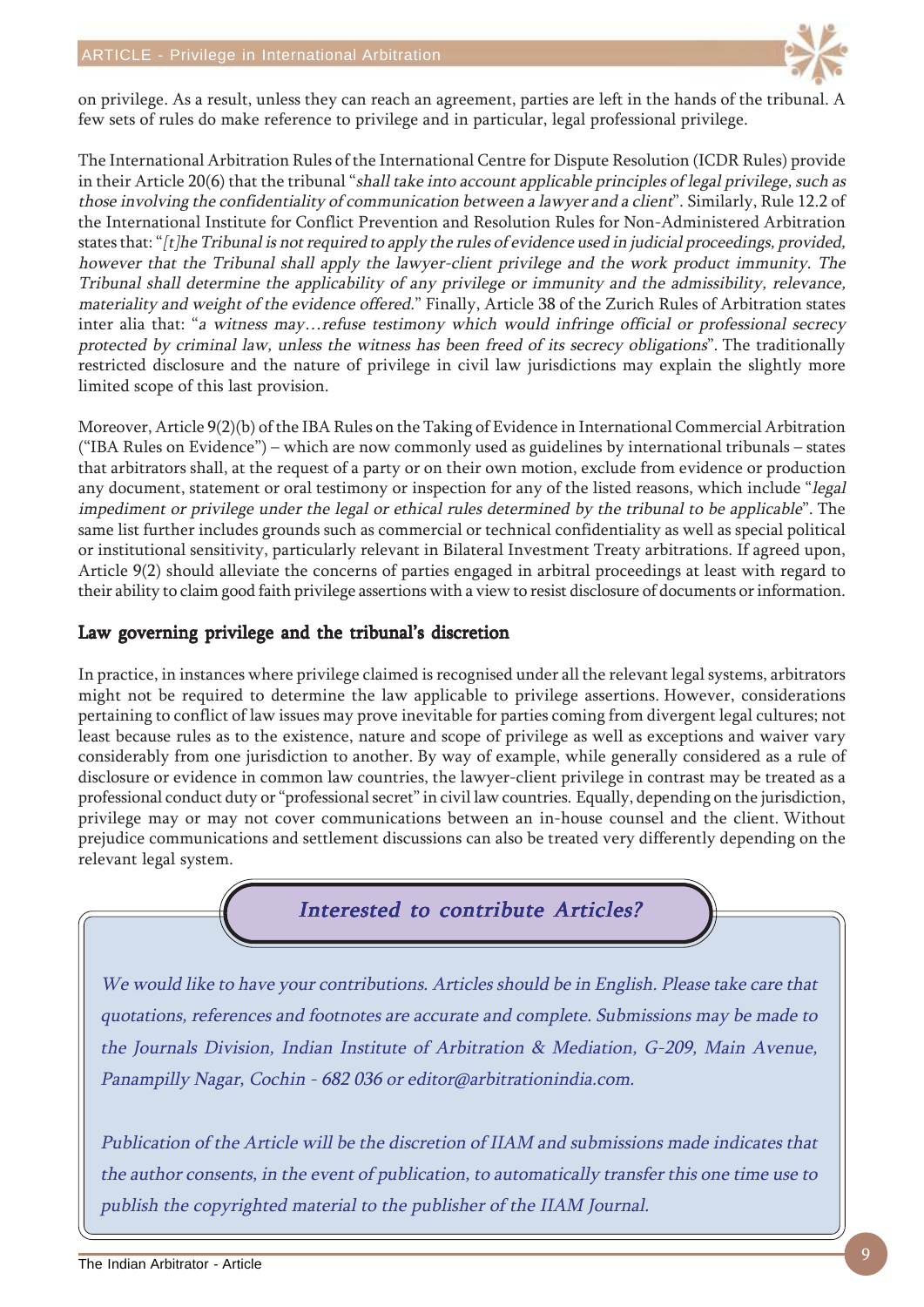

The general rule to ascertain the law applicable to a particular question in international arbitration is to ask oneself whether it is a matter of substance or procedure and apply accordingly either the substantive law chosen by the contract or the relevant conflict of law rule, or the lex arbitri (usually law of the place of arbitration). Such reasoning, however, proves inadequate in respect of privilege.

First, whether privilege is a matter of procedure or substance is unclear and again varies according to different jurisdictions. Under English law, privilege is usually considered as being substantive, although some ambiguity remains. Lord Scott stated in the landmark English case of Three Rivers that "there has been some debate as to whether [the right to legal advice privilege] is a procedural right or a substantive right. In my respectful opinion the debate is sterile. Legal advice privilege is both". In the United States, the courts address privilege as an issue of substantive law, at least as regards US diversity cases. The position is less clear in civil law jurisdictions, where issues of admissibility and weight of evidence are sometimes distinguished from the collection of evidence with the former being substantive and the latter procedural.

Second, in addition to the law governing the dispute and the lex arbitri, further privilege rules need to be considered as possibly applicable to issues of privilege. Depending on the privilege claimed, the law of the jurisdiction where the communication was made, the law of the jurisdiction where the information is located, the law of the judicial forum where enforcement of any order or award will be sought, may be relevant. Further, with regard to lawyer-client privilege, the law of the jurisdiction where the lawyer giving the legal advice is admitted and the law of the jurisdiction where the client receiving the advice is based may play a part in the analysis.

In practice, tribunals tend to apply the relevant choice of law rules or simply the "closest connection" or "centre of gravity" test in order to determine the law applicable to privilege to avoid making the substantive v procedural analysis. Several elements such as the nature of the evidence and the place where the document was created are relevant to the nexus between the evidence sought to be disclosed and the privilege regime(s). For example, arbitrators will usually recognise a strong link between communications made as part of a mediation and the jurisdiction where the mediation took place, or between communication between a lawyer and his client and the jurisdiction where he is admitted to practice.

In addition to the level of connection with one or more legal systems, tribunals are generally inclined to take into consideration factors such as principles of due process and the impact of their decision on the enforceability of their award. Arbitral due process encompasses principles of justice, fairness and equality of arms. These principles imposed on arbitral tribunals are enshrined in several institutional rules as well as national arbitration laws. By way of example, section 33 of the English Arbitration Act 1996 provides that the tribunal shall: (a) act fairly and impartially as between the parties giving each party a reasonable opportunity of putting his case and dealing with that of his opponent; and (b) adopt procedures suitable to the circumstances of the particular case, avoiding unnecessary delay or expense, so as to provide a fair means for the resolution of the matters failing to be determined. More specific to privilege and other considerations of confidentiality, Subsection (g) of Article 9(2) of the IBA Rules on Evidence judiciously adds "considerations of fairness or equality of the parties that the arbitral tribunal determines to be compelling" as a further ground to exclude materials from evidence.

In the context of privilege, equality of arms implies that rules are evenly applied to all parties; whereas fairness will be relevant to the arbitrating parties' expectations of privilege to information and documents. For instance, a panel sitting in Paris would probably apply English rules of privilege to documents recording an English solicitor's advice in respect of previous litigation held in England. In this example, to apply the privilege rules of the lex arbitri could result in a document having to be made available for inspection, despite the disclosing party's expectations that they would have been privileged and that therefore their communication was safe.

In order to overcome difficulties inherent in conflict of law issues, tribunals have also explored alternatives based on the common denominator of the parties' respective privilege regimes. One consists of applying to all parties without distinction a fictive privilege resulting from the combination of protections from which each party would benefit under the law of their own jurisdiction. This so-called "most favoured nation rule" or "most-protective privilege rule" which is recommended in the ICDR Guidelines for Arbitrators Concerning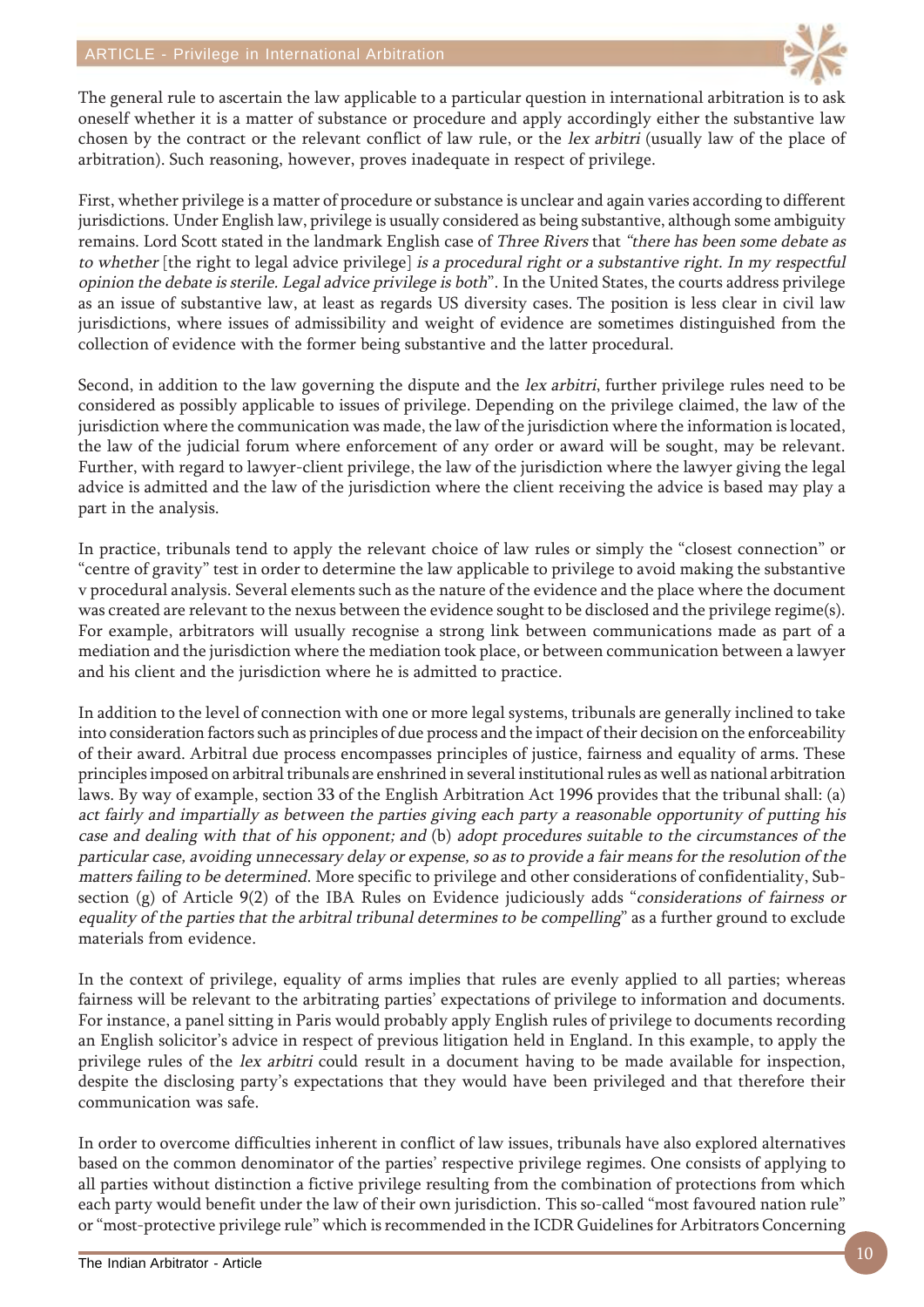

Exchange of Information certainly enables a greater level of predictability and equality. Its application might however result in a privilege the scope of which goes beyond the regimes of the parties' legal systems, which would presumably limit the access to relevant evidence and hence arguably jeopardise the achievement of justice and the effectiveness of the arbitral proceedings. On the other hand, the "least favoured nation rule" also ensures that parties are treated equally but its application may require the disclosure of materials that would have been protected by privilege in the disclosing party's legal system. Again, this risks a challenge or refusal to enforce the arbitral award on that basis (although the authors have found no record of such a challenge).

## Decision on privilege

The tribunal's decision on privilege entails evaluating the relevant evidence and law presented by the parties, who are generally required to prove the existence and application of the privilege claimed. In practice this means that the tribunal will determine the privilege scope and possible exceptions, and provide a ruling on the privilege to apply to each circumstance.

Once the tribunal's decision on privilege has been issued, questions as to the enforceability and challenge of such decision may arise. The tribunal's ruling will typically take the form of an order, of which enforcement is not covered by mechanisms applicable to arbitral awards. Arbitral tribunals lack power to force a party to produce documents and an order on privilege which is not complied with voluntarily, is only enforceable through a competent national court. In England, Section 41(5) of the Act empowers tribunals to make peremptory orders to disclose documents if, without showing sufficient cause, the relevant party fails to comply with the order or directions of the tribunal. Pursuant to Section 42 of the same act, and upon application by a party or the tribunal, the court can then make an order requiring a party to comply with such peremptory order. In the absence of recourse to court, a party's failure to produce documents can only result in adverse inferences drawn by the tribunal.

Furthermore, an order, unlike a partial award, can not be challenged in the court of the place of arbitration. As a result, unless a party can convince the court of the arbitration seat that it should intervene in support of the arbitral proceedings, a party facing an unsatisfactory decision on privilege will have to wait until the final award is delivered to attempt to set it aside on the basis of grounds available in the relevant jurisdiction. These include serious irregularity within the meaning of section 68 of the Act, public policy or misconduct in refusing to hear evidence pertinent and material to the controversy.

Alternatively, in matters where a decision on privilege would affect the outcome of the case, parties may attempt to obtain a partial award embodying the tribunal's ruling on privilege. On the basis that privilege is usually deemed as a substantive issue under English law, the requesting party may argue that the privilege issue should be dealt with as preliminary issue and determined in a partial award within the meaning of section 47 of the Act. A partial award on privilege could then be enforced through the New York Convention 1958 (if applicable) and challenged as any arbitral award.

### Conclusion

If predictability is impossible, parties should seek advice and decide if the flexibility offered in international arbitration is better balanced with the option to agree rules such as the IBA Rules on Evidence, or other more unequivocal rules. Exceptions and waivers can be agreed or sought out at an early stage and some degree of protection can thus be secured.

(Author: Jane Player is the partner of Bird & Bird LLP, London and the Joint Head of the International Dispute Resolution Group. Claire Morel de Westgaver is an Associate with Bird & Bird's Dispute Resolution Group.)

> \*\*\* We hate some persons because we do not know them; and we will not know them because we hate them.